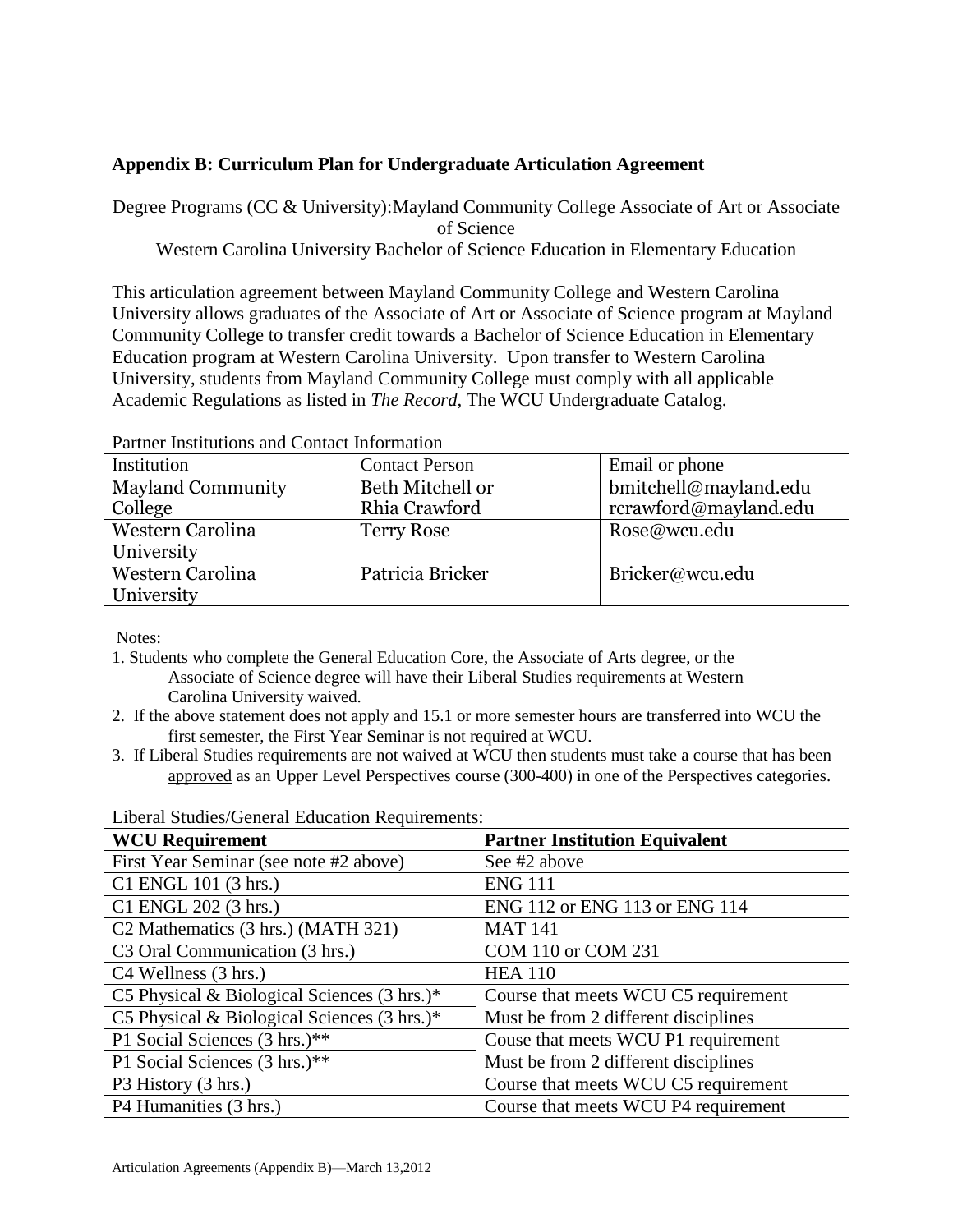| P5 Fine and Performing Arts (3 hrs.)                      | Course that meets WCU P5 requirement                 |
|-----------------------------------------------------------|------------------------------------------------------|
| P6 World Cultures (3 hrs.)                                | Course that meets WCU P6 requirement                 |
| C=Core category of Liberal Studies Program                | P = Perspectives category of Liberal Studies Program |
| *sciences must be from two different disciplines          |                                                      |
| ** social sciences must be from two different disciplines |                                                      |
|                                                           |                                                      |

## Major Requirements (courses)

| <b>WCU</b> Requirement | Partner Institution Equivalent |
|------------------------|--------------------------------|
| MATH 321 (3 hrs.)      | <b>MAT 141</b>                 |
| MATH 322 (3 hrs.)      | <b>MAT 142</b>                 |
| EDCI 201 (3 hrs.)      | EDU 216 (4 hrs.)               |
| ELMG 201 (1 hr.)       | EDU 216 (4 hrs.)               |
| EDRD 303 (3 hrs.)      | <b>NONE</b>                    |
| EDEL 311 (3 hrs.)      | <b>NONE</b>                    |
| EDEL 415 (3 hrs.)      | <b>NONE</b>                    |
| EDEL 416 (3 hrs.)      | <b>NONE</b>                    |
| EDEL 417 (3 hrs.)      | <b>NONE</b>                    |
| EDEL 418 (3 hrs.)      | <b>NONE</b>                    |
| EDEL 446 (3 hrs.)      | <b>NONE</b>                    |
| EDRD 334 (3 hrs.)      | <b>NONE</b>                    |
| EDRD 335 (3 hrs.)      | <b>NONE</b>                    |
| EDEL 323 (1 hr.)       | <b>NONE</b>                    |
| EDEL 339 (1 hr.)       | <b>NONE</b>                    |
| EDEL 419 (3 hrs.)      | <b>NONE</b>                    |
| EDEL 390 (3 hrs.)      | <b>NONE</b>                    |
| PE 361 (1 hr.)         | <b>NONE</b>                    |
| MUS 301 (1 hr.)        | <b>NONE</b>                    |
| ART 363 (1 hr.)        | <b>NONE</b>                    |
| PSY 320 (3 hrs.)       | <b>NONE</b>                    |
| PSY 323 (3 hrs.)       | <b>NONE</b>                    |
| SPED 339 (3 hrs.)      | <b>NONE</b>                    |
| ELMG 484 (3 hrs.)      | <b>NONE</b>                    |
| ELMG 485 (9 hrs.)      | <b>NONE</b>                    |
| ELMG 495 (3 hrs.)      | <b>NONE</b>                    |

Other requirements needed to complete the degree program.

| Professional Education Sequence (24 hrs.) |  |
|-------------------------------------------|--|
| Courses remaining in SAC (up to 18 hrs.)  |  |